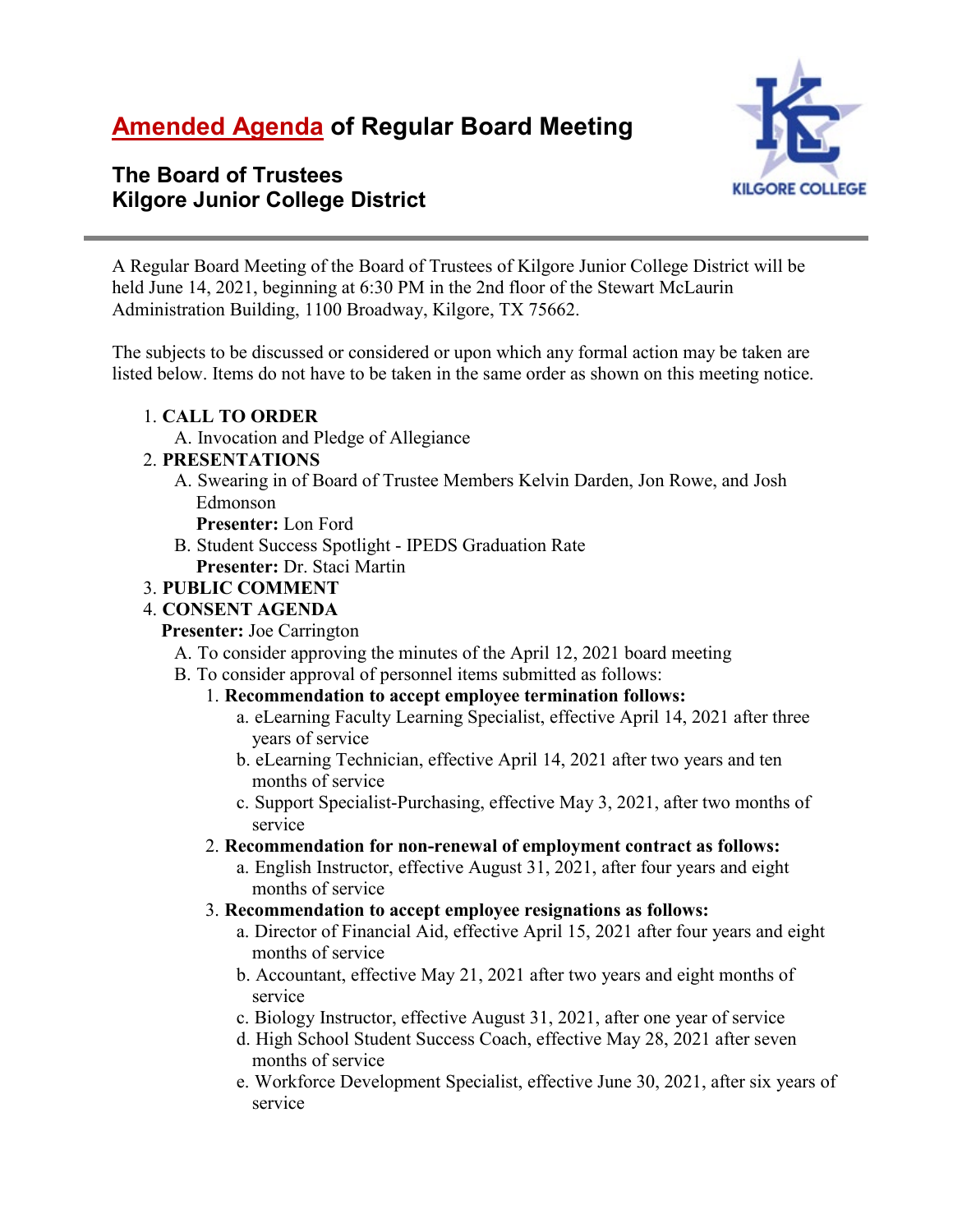- f. Chemistry Instructor, effective August 31, 2021, after fifteen years of service
- g. Chemistry Instructor, effective August 31, 2021, after ten years of service
- h. Psychology Instructor, effective August 31, 2021, after two years of service
- 4. **Recommendation to change employment as follows:**
	- a. Database Administrator to Director of ERP & Innovation, effective May 16, 2021
	- b. English Instructor to eLearning Faculty Development Specialist, effective June 1, 2021
	- c. Professional Support Assistant Registrar to Professional Support Assistant TRIO Program effective June 1, 2021
	- d. Program Director & Instructor, Radiologic Technology to Dean of Institutional Effectiveness & Research, effective September 1, 2021
	- e. Vice President of Institutional Planning to Vice President of Student Services & Athletic Director, effective July 16, 2021
	- f. Professional Support Assistant, Student Development to Executive Assistant, VP of Student Services & Athletic Director, effective July 16, 2021

# 5. **Recommendation of employment as follows:**

- a. Alumni Specialist, Institutional Advancement, effective May 16, 2021
- b. Government Instructor, Arts & Mathematical Sciences, effective September 1, 2021
- c. eLearing Technician, Title III, effective June 16, 2021
- C. To consider payment of legal fees

# 5. **EXECUTIVE SESSION**

Adjournment into executive session pursuant to Texas Government Code Sections 551.071 - 551.084, the Open Meetings Act, for the following purposes:

PERSONNEL: (Government Code 551.074) Consideration of personnel matters including the appointment, employment, evaluation, reassignment, resignation, retirement, duties, discipline or dismissal of a public officer or employee.

LEGAL: (Government Code 551.071) Consultation with the Board's attorney to receive legal advice.

REAL ESTATE: (Governemtn Code 551.072) To deliberate the purchase, exchange, lease, or value of real property if deliberation in an open meeting would have a detrimental effect on the board's position in negotiations with a third person.

# 6. **BOARD COMMITTEE REPORTS & ACTION ITEMS**

- A. Investment/Finance/Audit Committee Larry Woodfin, Chair
	- 1. INFORMATION ITEM: Financial Update
- B. Policy & Personnel Committee Lon Ford, Chair
	- 1. ACTION ITEM: To consider approval of policies
		- a. Exemptions and Payments (Local Policy CAIA(LOCAL))
		- b. Sale, Trade, or Lease of College-Owned Property (CAL(LOCAL))
		- c. Emergency Plans and Alerts (CGC(LOCAL))
		- d. Outside Employment (DBF(LOCAL))
		- e. Retirement Programs (DF(LOCAL))
- C. Property & Facilities Committee Jon Rowe, Chair